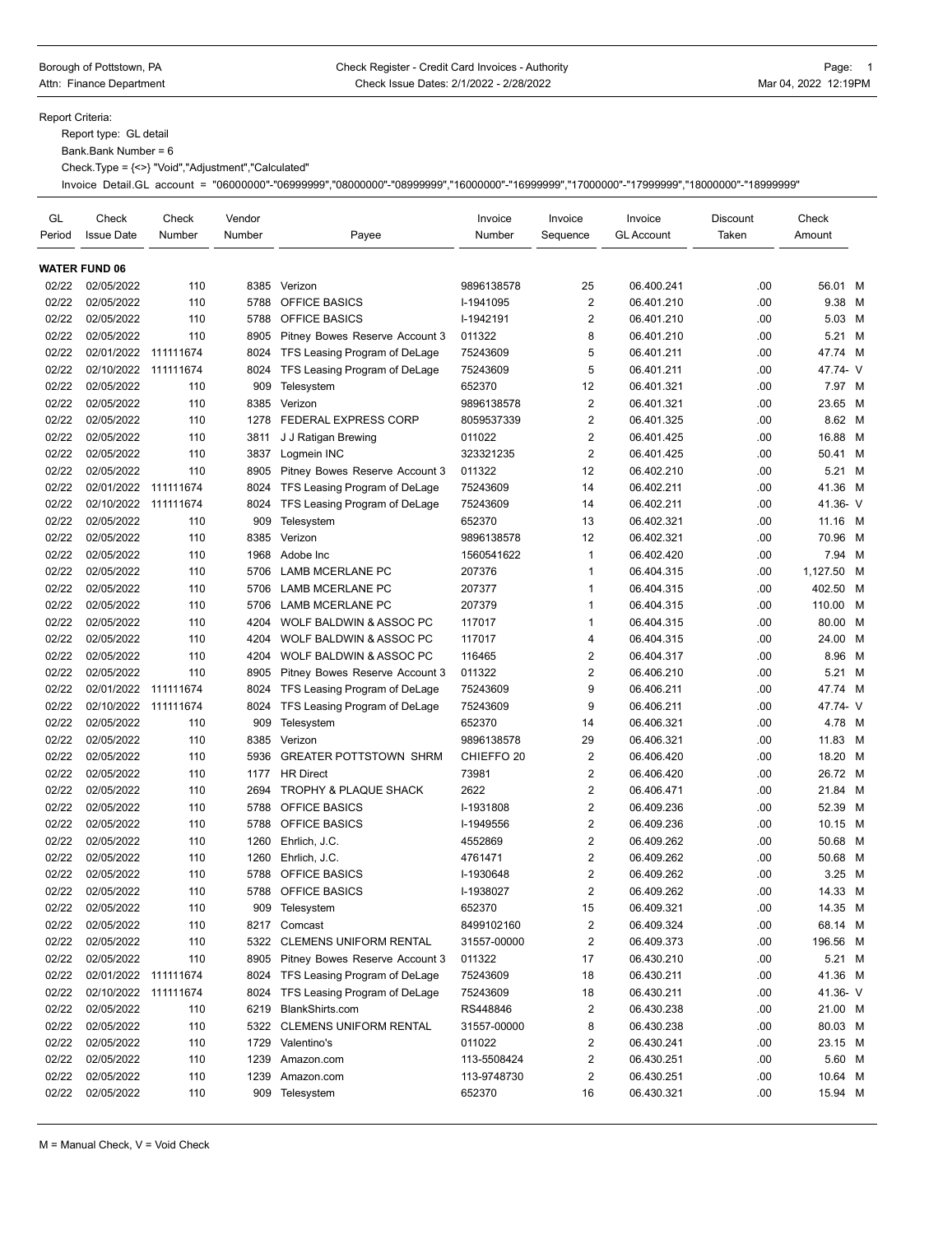| Borough of Pottstown, PA |                          |  |  |  |  |  |
|--------------------------|--------------------------|--|--|--|--|--|
|                          | Attn: Finance Department |  |  |  |  |  |

## Check Register - Credit Card Invoices - Authority **Check Register - Credit Card Invoices - Authority** Page: 2 epartment **Example 2021** Check Issue Dates: 2/1/2022 - 2/28/2022 **Attack 2021** Mar 04, 2022 12:19PM

| GL     | Check                          | Check  | Vendor |                                    | Invoice     | Invoice        | Invoice           | Discount | Check     |   |
|--------|--------------------------------|--------|--------|------------------------------------|-------------|----------------|-------------------|----------|-----------|---|
| Period | <b>Issue Date</b>              | Number | Number | Payee                              | Number      | Sequence       | <b>GL Account</b> | Taken    | Amount    |   |
| 02/22  | 02/05/2022                     | 110    |        | 8385 Verizon                       | 9896138578  | 6              | 06.430.321        | .00      | 65.63 M   |   |
| 02/22  | 02/05/2022                     | 110    | 8217   | <b>COMCAST</b>                     | 137491645   | $\overline{4}$ | 06.430.324        | .00      | 35.23 M   |   |
| 02/22  | 02/05/2022                     | 110    | 8217   | Comcast                            | 8499102160  | 2              | 06.430.324        | .00      | 11.82 M   |   |
| 02/22  | 02/05/2022                     | 110    | 8217   | Comcast                            | 8499102160  | $\overline{2}$ | 06.430.324        | .00.     | 10.94 M   |   |
| 02/22  | 02/05/2022                     | 110    | 1260   | Ehrlich, J.C.                      | 4549725     | $\overline{2}$ | 06.430.371        | .00      | 31.92 M   |   |
| 02/22  | 02/05/2022                     | 110    | 1239   | Amazon.com                         | 113-3541331 | $\overline{2}$ | 06.430.373        | .00      | 30.56 M   |   |
| 02/22  | 02/05/2022                     | 110    | 1306   | <b>FROMM ELECTRIC</b>              | 12106890-00 | $\overline{2}$ | 06.430.373        | .00      | 4.91 M    |   |
| 02/22  | 02/05/2022                     | 110    | 1306   | <b>FROMM ELECTRIC</b>              | 12107077-00 | $\overline{2}$ | 06.430.373        | .00      | 9.20 M    |   |
| 02/22  | 02/05/2022                     | 110    | 1306   | <b>FROMM ELECTRIC</b>              | 12107077-01 | $\overline{2}$ | 06.430.373        | .00      | 14.24     | M |
| 02/22  | 02/05/2022                     | 110    | 1306   | <b>FROMM ELECTRIC</b>              | 12107077-02 | $\overline{2}$ | 06.430.373        | .00      | .62 M     |   |
| 02/22  | 02/05/2022                     | 110    | 622    | HOME DEPOT CREDIT SERVIC           | 3621852     | 3              | 06.430.373        | .00      | 41.67 M   |   |
| 02/22  | 02/05/2022                     | 110    | 1077   | SANATOGA CORP                      | 123021      | $\overline{2}$ | 06.430.373        | .00      | 2.52 M    |   |
| 02/22  | 02/05/2022                     | 110    | 8905   | Pitney Bowes Reserve Account 3     | 011322      | 22             | 06.448.210        | .00      | 18.62 M   |   |
| 02/22  | 02/05/2022                     | 110    | 1290   | <b>FISHER SCIENTIFIC CO</b>        | 7590892     | $\mathbf{1}$   | 06.448.225        | .00      | 911.72 M  |   |
| 02/22  | 02/05/2022                     | 110    | 1290   | <b>FISHER SCIENTIFIC CO</b>        | 8394471     | $\mathbf{1}$   | 06.448.225        | .00      | 82.05 M   |   |
| 02/22  | 02/05/2022                     | 110    | 292    | <b>IDEXX DISTRIBUTION CORP</b>     | 3097923288  | 1              | 06.448.225        | .00      | 1,245.98  | M |
| 02/22  | 02/05/2022                     | 110    | 6181   | Phipps & Bird INC                  | 57970       | -1             | 06.448.225        | .00      | 210.00 M  |   |
| 02/22  | 02/05/2022                     | 110    | 2225   | REIDER ASSOCIATES INC, MJ          | 21L1430     | $\mathbf{1}$   | 06.448.225        | .00      | 90.00 M   |   |
| 02/22  | 02/05/2022                     | 110    | 2225   | <b>REIDER ASSOCIATES INC. MJ</b>   | 21L2273     | $\overline{1}$ | 06.448.225        | .00      | 90.00 M   |   |
| 02/22  | 02/05/2022                     | 110    | 5322   | <b>CLEMENS UNIFORM RENTAL</b>      | 31557-00000 | 14             | 06.448.238        | .00      | 598.30 M  |   |
| 02/22  | 02/05/2022                     | 110    | 3590   | Ebay                               | 15-08127-75 | $\mathbf{1}$   | 06.448.266        | .00      | 1,242.25  | M |
| 02/22  | 02/05/2022                     | 110    | 909    | Telesystem                         | 652370      | 17             | 06.448.321        | .00      | 79.97 M   |   |
| 02/22  | 02/05/2022                     | 110    | 8385   | Verizon                            | 9896138578  | 19             | 06.448.321        | .00      | 134.60 M  |   |
| 02/22  | 02/05/2022                     | 110    | 8385   | Verizon                            | 9896138578  | 22             | 06.448.321        | .00      | 23.62 M   |   |
| 02/22  | 02/05/2022                     | 110    | 3278   | Petro Home Services                | 536857      | $\mathbf{1}$   | 06.448.362        | .00      | 1,041.68  | M |
| 02/22  | 02/05/2022                     | 110    | 3278   | Petro Home Services                | 549974      | -1             | 06.448.362        | .00      | 1,678.09  | M |
| 02/22  | 02/05/2022                     | 110    | 2029   | BOROUGH OF POTTSTOWN               | 5001005001- | $\mathbf{1}$   | 06.448.364        | .00      | 410.25 M  |   |
| 02/22  | 02/05/2022                     | 110    | 2029   | BOROUGH OF POTTSTOWN               | 106445      | $\mathbf{1}$   | 06.448.372        | .00      | 14,591.20 | M |
| 02/22  | 02/05/2022                     | 110    | 1826   | <b>CLARK INDUSTRIAL SUPPLY</b>     | 170614      | $\mathbf 1$    | 06.448.373        | .00      | 113.16    | M |
| 02/22  | 02/05/2022                     | 110    | 3206   | MCMASTER CARR SUPPLY CO            | 70701483    | $\mathbf{1}$   | 06.448.373        | .00      | 279.44    | M |
| 02/22  | 02/05/2022                     | 110    | 3206   | MCMASTER CARR SUPPLY CO            | 71655591    | -1             | 06.448.377        | .00      | 213.28    | M |
| 02/22  | 02/05/2022                     | 110    | 3476   | UpKeep                             | INV0003173  | $\overline{2}$ | 06.448.420        | .00      | 1,041.98  | M |
| 02/22  | 02/05/2022                     | 110    | 6219   | BlankShirts.com                    | RS448846    | 6              | 06.449.238        | .00      | 125.00 M  |   |
| 02/22  | 02/05/2022                     | 110    | 5322   | <b>CLEMENS UNIFORM RENTAL</b>      | 31557-00000 | 5              | 06.449.238        | .00      | 81.00 M   |   |
| 02/22  | 02/05/2022                     | 110    | 5322   | <b>CLEMENS UNIFORM RENTAL</b>      | 31557-00000 | 13             | 06.449.238        | .00      | 149.75 M  |   |
| 02/22  | 02/05/2022                     | 110    | 1409   | Y-Pers Inc                         | 0176551-IN  | $\mathbf{1}$   | 06.449.238        | .00      | 50.00 M   |   |
| 02/22  | 02/05/2022                     | 110    | 1239   | Amazon.com                         | JAN 24 2022 | $\mathbf{1}$   | 06.449.251        | .00      | 26.95     | M |
| 02/22  | 02/05/2022                     | 110    | 8385   | Verizon                            | 9896138578  | 10             | 06.449.321        | .00      | 122.26    | M |
|        | 02/22 02/05/2022               | 110    |        | 622 HOME DEPOT CREDIT SERVIC       | 3621852     | $\mathbf{1}$   | 06.449.375        | .00.     | 93.48 M   |   |
|        |                                |        |        |                                    |             |                |                   |          |           |   |
|        | Total WATER FUND 06:           |        |        |                                    |             |                |                   | .00.     | 27,745.96 |   |
|        | <b>SEWER OPERATING FUND 08</b> |        |        |                                    |             |                |                   |          |           |   |
| 02/22  | 02/05/2022                     | 110    |        | 8385 Verizon                       | 9896138578  | 26             | 08.400.241        | .00      | 56.01 M   |   |
| 02/22  | 02/05/2022                     | 110    | 5788   | OFFICE BASICS                      | I-1941095   | 3              | 08.401.210        | .00      | 9.38 M    |   |
| 02/22  | 02/05/2022                     | 110    |        | 5788 OFFICE BASICS                 | I-1942191   | 3              | 08.401.210        | .00      | 5.03 M    |   |
| 02/22  | 02/05/2022                     | 110    | 8905   | Pitney Bowes Reserve Account 3     | 011322      | 9              | 08.401.210        | .00      | 5.21 M    |   |
| 02/22  | 02/01/2022 111111674           |        |        | 8024 TFS Leasing Program of DeLage | 75243609    | 6              | 08.401.211        | .00      | 47.74 M   |   |
| 02/22  | 02/10/2022 111111674           |        | 8024   | TFS Leasing Program of DeLage      | 75243609    | 6              | 08.401.211        | .00.     | 47.74- V  |   |
| 02/22  | 02/05/2022                     | 110    | 909    | Telesystem                         | 652370      | 18             | 08.401.321        | .00      | 7.97 M    |   |
| 02/22  | 02/05/2022                     | 110    | 8385   | Verizon                            | 9896138578  | 3              | 08.401.321        | .00      | 23.65 M   |   |
| 02/22  | 02/05/2022                     | 110    | 1278   | <b>FEDERAL EXPRESS CORP</b>        | 8059537339  | 3              | 08.401.325        | .00      | 8.62 M    |   |
| 02/22  | 02/05/2022                     | 110    | 3811   | J J Ratigan Brewing                | 011022      | 3              | 08.401.425        | .00      | 16.88 M   |   |
| 02/22  | 02/05/2022                     | 110    | 3837   | Logmein INC                        | 323321235   | 3              | 08.401.425        | .00.     | 50.41 M   |   |
| 02/22  | 02/05/2022                     | 110    | 8905   | Pitney Bowes Reserve Account 3     | 011322      | 13             |                   | .00      | 5.21 M    |   |
| 02/22  |                                |        |        |                                    | 75243609    | 15             | 08.402.210        | .00      | 41.36 M   |   |
|        | 02/01/2022 111111674           |        |        | 8024 TFS Leasing Program of DeLage |             |                | 08.402.211        |          |           |   |

M = Manual Check, V = Void Check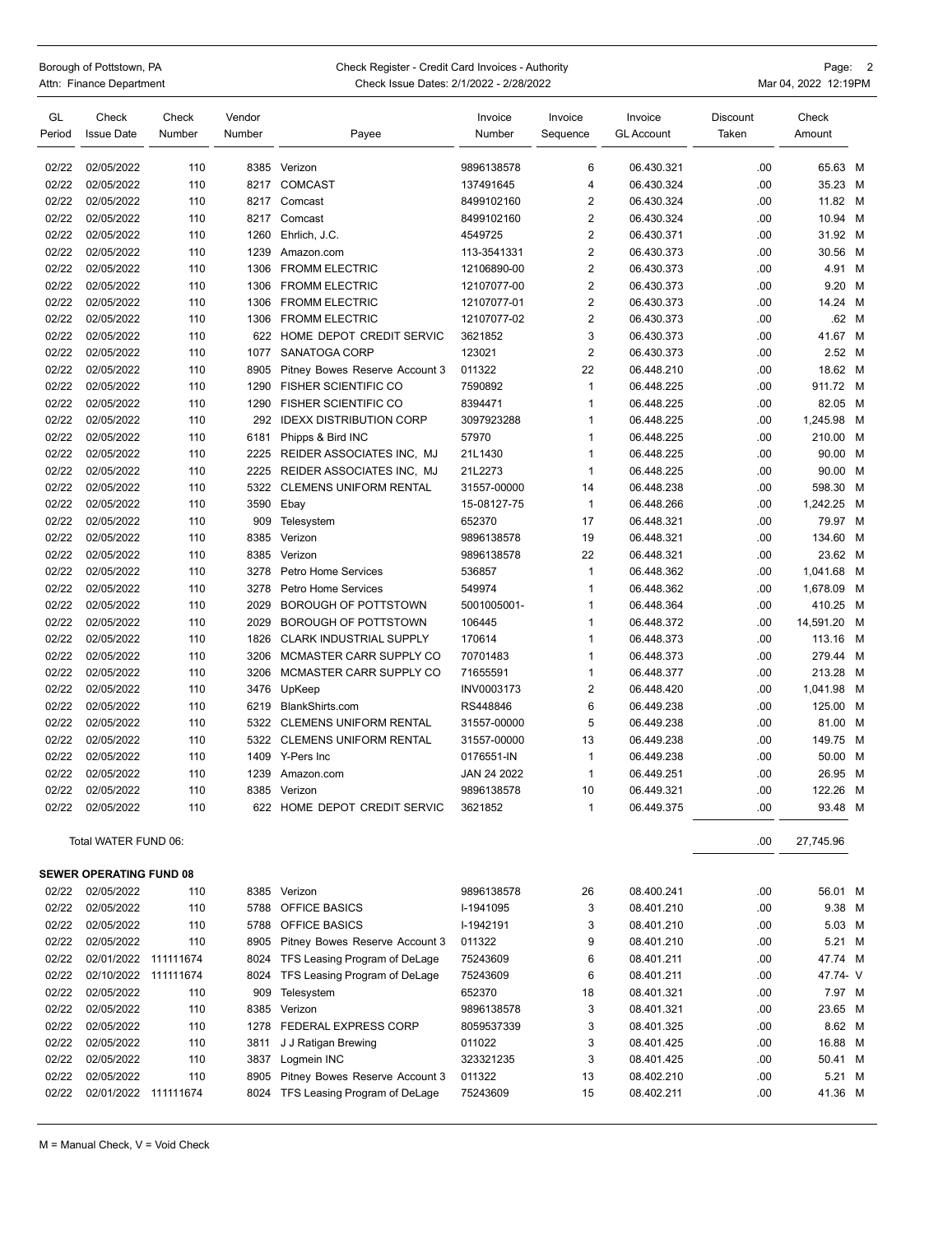Borough of Pottstown, PA Check Register - Credit Card Invoices - Authority Page: 3<br>Attn: Finance Department Check Issue Dates: 2/1/2022 - 2/28/2022

Check Issue Dates: 2/1/2022 - 2/28/2022 Mar 04, 2022 12:19PM

| GL<br>Period | Check<br><b>Issue Date</b> | Check<br>Number | Vendor<br>Number | Payee                                                  | Invoice<br>Number     | Invoice<br>Sequence     | Invoice<br><b>GL Account</b> | <b>Discount</b><br>Taken | Check<br>Amount      |   |
|--------------|----------------------------|-----------------|------------------|--------------------------------------------------------|-----------------------|-------------------------|------------------------------|--------------------------|----------------------|---|
| 02/22        | 02/10/2022                 | 111111674       | 8024             | TFS Leasing Program of DeLage                          | 75243609              | 15                      | 08.402.211                   | .00                      | 41.36- V             |   |
| 02/22        | 02/05/2022                 | 110             | 909              | Telesystem                                             | 652370                | 19                      | 08.402.321                   | .00                      | 11.16 M              |   |
| 02/22        | 02/05/2022                 | 110             | 8385             | Verizon                                                | 9896138578            | 13                      | 08.402.321                   | .00                      | 70.96                | M |
| 02/22        | 02/05/2022                 | 110             | 1968             | Adobe Inc                                              | 1560541622            | $\overline{2}$          | 08.402.420                   | .00                      | 7.95 M               |   |
| 02/22        | 02/05/2022                 | 110             | 4204             | WOLF BALDWIN & ASSOC PC                                | 117025                | $\mathbf{1}$            | 08.404.314                   | .00                      | 512.00               | M |
| 02/22        | 02/05/2022                 | 110             | 5706             | LAMB MCERLANE PC                                       | 207376                | $\sqrt{2}$              | 08.404.315                   | .00                      | 1,127.50             | M |
| 02/22        | 02/05/2022                 | 110             | 5706             | LAMB MCERLANE PC                                       | 207377                | $\overline{2}$          | 08.404.315                   | .00                      | 402.50               | M |
| 02/22        | 02/05/2022                 | 110             | 5706             | <b>LAMB MCERLANE PC</b>                                | 207378                | $\mathbf{1}$            | 08.404.315                   | .00                      | 430.00 M             |   |
| 02/22        | 02/05/2022                 | 110             | 5706             | LAMB MCERLANE PC                                       | 207380                | $\mathbf{1}$            | 08.404.315                   | .00                      | 385.00               | M |
| 02/22        | 02/05/2022                 | 110             | 4204             | WOLF BALDWIN & ASSOC PC                                | 117017                | $\overline{\mathbf{c}}$ | 08.404.315                   | .00                      | 80.00 M              |   |
| 02/22        | 02/05/2022                 | 110             | 4204             | WOLF BALDWIN & ASSOC PC                                | 117017                | 3                       | 08.404.315                   | .00                      | 24.00                | M |
| 02/22        | 02/05/2022                 | 110             | 4204             | WOLF BALDWIN & ASSOC PC                                | 116465                | 3                       | 08.404.317                   | .00                      | 8.96                 | M |
| 02/22        | 02/05/2022                 | 110             | 8905             | Pitney Bowes Reserve Account 3                         | 011322                | 3                       | 08.406.210                   | .00                      | 5.21 M               |   |
| 02/22        | 02/01/2022 111111674       |                 | 8024             | TFS Leasing Program of DeLage                          | 75243609              | 10                      | 08.406.211                   | .00                      | 47.74 M              |   |
| 02/22        | 02/10/2022                 | 111111674       | 8024             | TFS Leasing Program of DeLage                          | 75243609              | 10                      | 08.406.211                   | .00                      | 47.74- V             |   |
| 02/22        | 02/05/2022                 | 110             | 909              | Telesystem                                             | 652370                | 20                      | 08.406.321                   | .00                      | 4.78 M               |   |
| 02/22        | 02/05/2022                 | 110             | 8385             | Verizon                                                | 9896138578            | 30                      | 08.406.321                   | .00                      | 11.83                | M |
| 02/22        | 02/05/2022                 | 110             | 5936             | <b>GREATER POTTSTOWN SHRM</b>                          | CHIEFFO <sub>20</sub> | 3                       | 08.406.420                   | .00                      | 18.20                | M |
| 02/22        | 02/05/2022                 | 110             | 1177             | <b>HR Direct</b>                                       | 73981                 | 3                       | 08.406.420                   | .00                      | 26.72 M              |   |
| 02/22        | 02/05/2022                 | 110             | 2694             | TROPHY & PLAQUE SHACK                                  | 2622                  | 3                       | 08.406.471                   | .00                      | 21.84 M              |   |
| 02/22        | 02/05/2022                 | 110             | 5788             | <b>OFFICE BASICS</b>                                   | I-1931808             | 3                       | 08.409.236                   | .00                      | 52.39                | M |
| 02/22        | 02/05/2022                 | 110             | 5788             | <b>OFFICE BASICS</b>                                   | I-1949556             | 3                       | 08.409.236                   | .00                      | 10.15 M              |   |
| 02/22        | 02/05/2022                 | 110             | 1260             | Ehrlich, J.C.                                          | 4552869               | 3                       | 08.409.262                   | .00                      | 50.68                | M |
| 02/22        | 02/05/2022                 | 110             | 1260             | Ehrlich, J.C.                                          | 4761471               | 3                       | 08.409.262                   | .00                      | 50.68                | M |
| 02/22        | 02/05/2022                 | 110             | 5788             | <b>OFFICE BASICS</b>                                   | I-1930648             | 3                       | 08.409.262                   | .00                      | 3.25 M               |   |
| 02/22        | 02/05/2022                 | 110             | 5788             | OFFICE BASICS                                          | I-1938027             | 3                       | 08.409.262                   | .00                      | 14.33 M              |   |
| 02/22        | 02/05/2022                 | 110             | 909              | Telesystem                                             | 652370                | 21                      | 08.409.321                   | .00                      | 14.35 M              |   |
| 02/22        | 02/05/2022                 | 110             | 8217             | Comcast                                                | 8499102160            | 3                       | 08.409.324                   | .00                      | 68.14 M              |   |
| 02/22        | 02/05/2022                 | 110             | 5322             | <b>CLEMENS UNIFORM RENTAL</b>                          | 31557-00000           | 3                       | 08.409.373                   | .00                      | 196.56               | M |
| 02/22        | 02/05/2022                 | 110             | 1239             | Amazon.com                                             | 112-0213537           | $\mathbf{1}$            | 08.429.210                   | .00                      | 166.02 M             |   |
| 02/22        | 02/05/2022                 | 110             | 5788             | <b>OFFICE BASICS</b>                                   | CM-106735             | 1                       | 08.429.210                   | .00                      | $8.05 - M$           |   |
| 02/22        | 02/05/2022                 | 110             | 5788             | <b>OFFICE BASICS</b>                                   | I-1948162             | $\mathbf{1}$            | 08.429.210                   | .00                      | 67.30 M              |   |
| 02/22        | 02/05/2022                 | 110             | 8905             | Pitney Bowes Reserve Account 3                         | 011322                | 21                      | 08.429.210                   | .00                      | 18.62 M              |   |
| 02/22        | 02/05/2022                 | 110             | 1290             | <b>FISHER SCIENTIFIC CO</b>                            | 7547565               | $\mathbf{1}$            | 08.429.225                   | .00                      | 177.15 M             |   |
| 02/22        | 02/05/2022                 | 110             | 1290             | <b>FISHER SCIENTIFIC CO</b>                            | 7590883               | 1                       | 08.429.225                   | .00                      | 136.10 M             |   |
| 02/22        | 02/05/2022                 | 110             | 1290             | <b>FISHER SCIENTIFIC CO</b>                            | 7633165               | 1                       | 08.429.225                   | .00                      | 205.11               | м |
| 02/22        | 02/05/2022                 | 110             | 1290             | <b>FISHER SCIENTIFIC CO</b>                            | 7848260               | $\mathbf{1}$            | 08.429.225                   | .00                      | 405.34               | M |
| 02/22        | 02/05/2022                 | 110             | 1290             | <b>FISHER SCIENTIFIC CO</b>                            | 8263555               | $\mathbf{1}$            | 08.429.225                   | .00                      | 92.16                | M |
| 02/22        | 02/05/2022                 | 110             |                  | 1290 FISHER SCIENTIFIC CO                              | 8394482               | $\mathbf{1}$            | 08.429.225                   | .00                      | 212.83 M             |   |
| 02/22        | 02/05/2022                 | 110             | 1290             | <b>FISHER SCIENTIFIC CO</b>                            | 8526099               | $\mathbf{1}$            | 08.429.225                   | .00                      | 14.59 M              |   |
| 02/22        | 02/05/2022                 | 110             | 1290             | <b>FISHER SCIENTIFIC CO</b>                            | 8594201               | $\mathbf{1}$            | 08.429.225                   | .00                      | 131.26 M             |   |
| 02/22        | 02/05/2022                 | 110             | 1290             | <b>FISHER SCIENTIFIC CO</b>                            | 8657934               | $\mathbf{1}$            | 08.429.225                   | .00                      | 195.52 M             |   |
| 02/22        | 02/05/2022                 | 110             | 1290             | <b>FISHER SCIENTIFIC CO</b>                            | 8657938               | $\mathbf{1}$            | 08.429.225                   | .00                      | 292.29 M             |   |
| 02/22        | 02/05/2022                 | 110             |                  | 4437 GREENWOOD PRODUCTS INC                            | 116365                | $\mathbf{1}$            | 08.429.225                   | .00                      | 580.29 M             |   |
| 02/22        | 02/05/2022                 | 110             |                  | 4437 GREENWOOD PRODUCTS INC                            | 116690                | 1                       | 08.429.225                   | .00                      | 408.69 M             |   |
| 02/22        | 02/05/2022                 | 110             |                  | 719 HACH CO                                            | 12807716              | 1                       | 08.429.225                   | .00                      | 743.70 M             |   |
| 02/22        | 02/05/2022                 | 110             | 719              | <b>HACH CO</b>                                         | 12819369              | $\mathbf{1}$            | 08.429.225                   | .00                      | 222.13 M             |   |
| 02/22        | 02/05/2022                 | 110             | 292              | <b>IDEXX DISTRIBUTION CORP</b>                         | 3096896288            | $\mathbf{1}$            | 08.429.225                   | .00                      | 273.04 M             |   |
| 02/22        | 02/05/2022                 | 110             | 8836             | PA ASSOC OF ACCREDITEDEN                               | 124993                | $\mathbf{1}$            | 08.429.225                   | .00                      | 306.00 M             |   |
| 02/22        | 02/05/2022                 | 110             | 2225             | REIDER ASSOCIATES INC, MJ                              | 21L2457               | $\mathbf{1}$            | 08.429.225                   | .00                      | 134.00 M             |   |
| 02/22        | 02/05/2022                 | 110             | 2225             | REIDER ASSOCIATES INC, MJ                              | 2IL0246               | $\mathbf{1}$            | 08.429.225                   | .00                      | 200.00 M             |   |
| 02/22        | 02/05/2022                 | 110             | 2225             | REIDER ASSOCIATES INC, MJ                              | 2IL0818               | $\mathbf{1}$            | 08.429.225                   | .00                      | 230.00 M             |   |
| 02/22        | 02/05/2022                 |                 | 2225             | REIDER ASSOCIATES INC, MJ                              |                       | $\mathbf{1}$            | 08.429.225                   |                          | 65.00 M              |   |
| 02/22        |                            | 110             | 2225             |                                                        | 2IL0863               | $\mathbf{1}$            |                              | .00                      |                      |   |
| 02/22        | 02/05/2022                 | 110             | 2225             | REIDER ASSOCIATES INC, MJ<br>REIDER ASSOCIATES INC, MJ | 2IL0999               |                         | 08.429.225                   | .00                      | 3,096.00 M           |   |
| 02/22        | 02/05/2022<br>02/05/2022   | 110<br>110      |                  | 2225 REIDER ASSOCIATES INC, MJ                         | 2IL1427<br>2IL1428    | 1<br>1                  | 08.429.225<br>08.429.225     | .00<br>.00               | 784.00 M<br>270.00 M |   |
|              |                            |                 |                  |                                                        |                       |                         |                              |                          |                      |   |

M = Manual Check, V = Void Check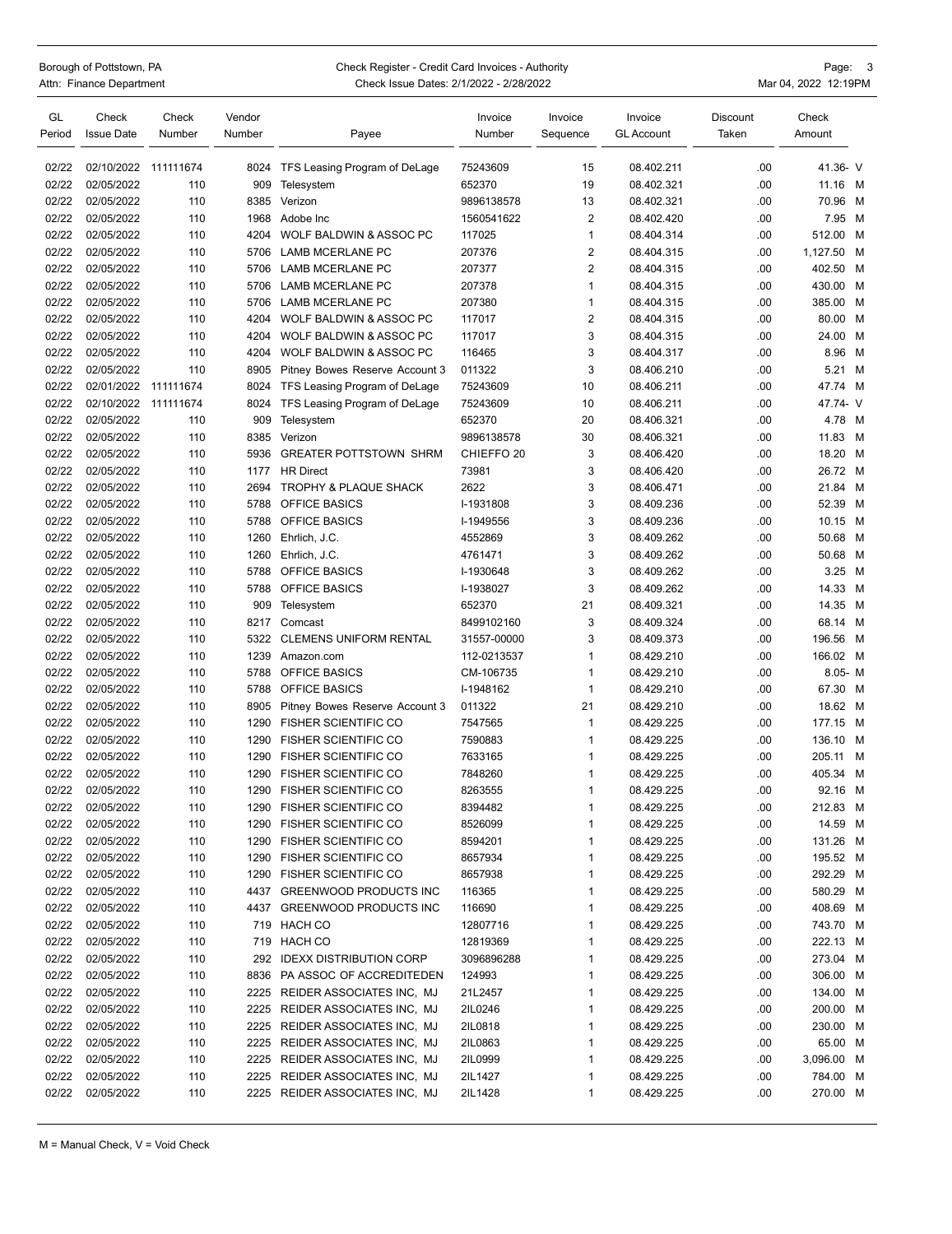## Borough of Pottstown, PA Check Register - Credit Card Invoices - Authority Page: 4<br>Attn: Finance Department Check Issue Dates: 2/1/2022 - 2/28/2022 Check Issue Dates: 2/1/2022 - 2/28/2022 Mar 04, 2022 12:19PM

| GL<br>Period | Check<br><b>Issue Date</b> | Check<br>Number | Vendor<br>Number | Payee                            | Invoice<br>Number | Invoice<br>Sequence | Invoice<br>GL Account | Discount<br>Taken | Check<br>Amount |   |
|--------------|----------------------------|-----------------|------------------|----------------------------------|-------------------|---------------------|-----------------------|-------------------|-----------------|---|
|              |                            |                 |                  |                                  |                   |                     |                       |                   |                 |   |
| 02/22        | 02/05/2022                 | 110             | 2225             | <b>REIDER ASSOCIATES INC. MJ</b> | 2IL1429           | 1                   | 08.429.225            | .00               | 2,383.00 M      |   |
| 02/22        | 02/05/2022                 | 110             | 2225             | REIDER ASSOCIATES INC, MJ        | 2IL2199           | 1                   | 08.429.225            | .00               | 472.00 M        |   |
| 02/22        | 02/05/2022                 | 110             | 2225             | REIDER ASSOCIATES INC, MJ        | 2IL2272           | $\mathbf{1}$        | 08.429.225            | .00               | 355.00 M        |   |
| 02/22        | 02/05/2022                 | 110             | 5322             | <b>CLEMENS UNIFORM RENTAL</b>    | 31557-00000       | 12                  | 08.429.238            | .00               | 810.50 M        |   |
| 02/22        | 02/05/2022                 | 110             | 3181             | Kirk, Dennis                     | 9179904           | $\mathbf{1}$        | 08.429.251            | .00               | 622.20          | м |
| 02/22        | 02/05/2022                 | 110             | 3206             | MCMASTER CARR SUPPLY CO          | 71135148          | $\mathbf{1}$        | 08.429.265            | .00               | 51.11 M         |   |
| 02/22        | 02/05/2022                 | 110             | 909              | Telesystem                       | 652370            | 22                  | 08.429.321            | .00               | 475.00          | M |
| 02/22        | 02/05/2022                 | 110             | 8385             | Verizon                          | 9896138578        | 20                  | 08.429.321            | .00               | 224.48          | M |
| 02/22        | 02/05/2022                 | 110             | 8385             | Verizon                          | 9896138578        | 23                  | 08.429.321            | .00               | 23.62 M         |   |
| 02/22        | 02/05/2022                 | 110             | 1278             | <b>FEDERAL EXPRESS CORP</b>      | 7-604-90736       | $\mathbf{1}$        | 08.429.325            | .00               | 42.78 M         |   |
| 02/22        | 02/05/2022                 | 110             | 1278             | <b>FEDERAL EXPRESS CORP</b>      | 7-612-84039       | 1                   | 08.429.325            | .00               | 26.51 M         |   |
| 02/22        | 02/05/2022                 | 110             | 1554             | PECO ENERGY CO                   | 01040-79049       | 1                   | 08.429.362            | .00               | 2,494.64        | M |
| 02/22        | 02/05/2022                 | 110             | 3572             | <b>Wind River Environmental</b>  | 5235993           | 1                   | 08.429.365            | .00               | 411.80 M        |   |
| 02/22        | 02/05/2022                 | 110             | 3572             | <b>Wind River Environmental</b>  | 5272419           | $\mathbf{1}$        | 08.429.365            | .00               | 726.44 M        |   |
| 02/22        | 02/05/2022                 | 110             | 2029             | BOROUGH OF POTTSTOWN             | 4001008501-       | 1                   | 08.429.366            | .00               | 7,196.00        | M |
| 02/22        | 02/05/2022                 | 110             | 622              | HOME DEPOT CREDIT SERVIC         | 3060360           | 1                   | 08.429.371            | .00               | 187.35 M        |   |
| 02/22        | 02/05/2022                 | 110             | 5449             | LOWES HOME IMPROVEMENT           | 15399858          | 1                   | 08.429.371            | .00               | 1,416.87 M      |   |
| 02/22        | 02/05/2022                 | 110             | 622              | HOME DEPOT CREDIT SERVIC         | 0021172           | 1                   | 08.429.373            | .00               | 129.80          | M |
| 02/22        | 02/05/2022                 | 110             | 622              | HOME DEPOT CREDIT SERVIC         | 1011470           | $\mathbf{1}$        | 08.429.373            | .00               | 237.86          | M |
| 02/22        | 02/05/2022                 | 110             | 622              | HOME DEPOT CREDIT SERVIC         | 2013773           | 1                   | 08.429.373            | .00               | 476.81 M        |   |
| 02/22        | 02/05/2022                 | 110             | 622              | HOME DEPOT CREDIT SERVIC         | 6023306           | 1                   | 08.429.373            | .00               | 1,543.92 M      |   |
| 02/22        | 02/05/2022                 | 110             | 5449             | LOWES HOME IMPROVEMENT           | 6769489           | 1                   | 08.429.373            | .00               | 167.99          | M |
| 02/22        | 02/05/2022                 | 110             | 5449             | LOWES HOME IMPROVEMENT           | 6904696           | 1                   | 08.429.373            | .00               | 162.70 M        |   |
| 02/22        | 02/05/2022                 | 110             | 6001             | TUSTIN MECHANICAL SERVICE        | 910022370         | $\mathbf{1}$        | 08.429.373            | .00               | 1,723.75 M      |   |
| 02/22        | 02/05/2022                 | 110             | 10001            | <b>Battery Universe</b>          | BU-107237         | 1                   | 08.429.374            | .00               | 51.59 M         |   |
| 02/22        | 02/05/2022                 | 110             | 89               | <b>BEAUTIFUL RAGS.COM</b>        | 181053            | 1                   | 08.429.374            | .00               | 249.41          | м |
| 02/22        | 02/05/2022                 | 110             | 1306             | <b>FROMM ELECTRIC</b>            | 12107334-00       | 1                   | 08.429.374            | .00               | 71.15 M         |   |
| 02/22        | 02/05/2022                 | 110             | 622              | HOME DEPOT CREDIT SERVIC         | 0011549           | 1                   | 08.429.374            | .00               | 22.87 M         |   |
| 02/22        | 02/05/2022                 | 110             | 622              | HOME DEPOT CREDIT SERVIC         | 0012773           | 1                   | 08.429.374            | .00               | 76.18           | M |
| 02/22        |                            |                 | 622              |                                  |                   |                     |                       |                   |                 |   |
|              | 02/05/2022                 | 110             |                  | HOME DEPOT CREDIT SERVIC         | 0021182           | 1                   | 08.429.374            | .00               | 398.00          | M |
| 02/22        | 02/05/2022                 | 110             | 622              | HOME DEPOT CREDIT SERVIC         | 3060375           | 1<br>1              | 08.429.374            | .00               | 83.35 M         |   |
| 02/22        | 02/05/2022                 | 110             | 622              | HOME DEPOT CREDIT SERVIC         | 3523834           |                     | 08.429.374            | .00               | 39.40 M         |   |
| 02/22        | 02/05/2022                 | 110             | 622              | HOME DEPOT CREDIT SERVIC         | 3614758           | 1                   | 08.429.374            | .00               | 28.75 M         |   |
| 02/22        | 02/05/2022                 | 110             | 622              | HOME DEPOT CREDIT SERVIC         | 6011905           | $\mathbf{1}$        | 08.429.374            | .00               | 85.34 M         |   |
| 02/22        | 02/05/2022                 | 110             | 622              | HOME DEPOT CREDIT SERVIC         | 8021452           | 1                   | 08.429.374            | .00               | 93.80 M         |   |
| 02/22        | 02/05/2022                 | 110             | 622              | HOME DEPOT CREDIT SERVIC         | 8520197           | 1                   | 08.429.374            | .00               | 114.52 M        |   |
| 02/22        | 02/05/2022                 | 110             | 3206             | MCMASTER CARR SUPPLY CO          | 70974327          | 1                   | 08.429.374            | .00               | 273.69 M        |   |
| 02/22        | 02/05/2022                 | 110             | 3206             | MCMASTER CARR SUPPLY CO          | 71287808          | 1                   | 08.429.374            | .00               | 178.52 M        |   |
| 02/22        | 02/05/2022                 | 110             | 3206             | MCMASTER CARR SUPPLY CO          | 71211680          | 1                   | 08.429.378            | .00               | 348.76 M        |   |
| 02/22        | 02/05/2022                 | 110             | 3206             | MCMASTER CARR SUPPLY CO          | 71419982          | 1                   | 08.429.378            | .00               | 57.55 M         |   |
| 02/22        | 02/05/2022                 | 110             | 3206             | MCMASTER CARR SUPPLY CO          | 71819857          | 1                   | 08.429.378            | .00               | 1,602.35 M      |   |
| 02/22        | 02/05/2022                 | 110             | 1239             | Amazon.com                       | 112-5185065       | 1                   | 08.429.385            | .00               | 109.00 M        |   |
| 02/22        | 02/05/2022                 | 110             | 4577             | <b>CDW GOVERNMENT</b>            | 1C6PF5V           | 1                   | 08.429.385            | .00               | 3,376.54 M      |   |
| 02/22        | 02/05/2022                 | 110             | 4633             | DAVIS INSTRUMENTS                | 5700              | 1                   | 08.429.385            | .00               | 1,065.30 M      |   |
| 02/22        | 02/05/2022                 | 110             | 3476             | UpKeep                           | INV0003173        | 1                   | 08.429.420            | .00               | 1,041.98 M      |   |
| 02/22        | 02/05/2022                 | 110             | 8905             | Pitney Bowes Reserve Account 3   | 011322            | 18                  | 08.430.210            | .00               | 5.21 M          |   |
| 02/22        | 02/01/2022 111111674       |                 | 8024             | TFS Leasing Program of DeLage    | 75243609          | 19                  | 08.430.211            | .00               | 41.36 M         |   |
| 02/22        | 02/10/2022 111111674       |                 | 8024             | TFS Leasing Program of DeLage    | 75243609          | 19                  | 08.430.211            | .00               | 41.36- V        |   |
| 02/22        | 02/05/2022                 | 110             | 6219             | BlankShirts.com                  | RS448846          | 3                   | 08.430.238            | .00               | 21.00 M         |   |
| 02/22        | 02/05/2022                 | 110             | 5322             | <b>CLEMENS UNIFORM RENTAL</b>    | 31557-00000       | 9                   | 08.430.238            | .00               | 80.03 M         |   |
| 02/22        | 02/05/2022                 | 110             |                  | 1729 Valentino's                 | 011022            | 3                   | 08.430.241            | .00               | 23.15 M         |   |
| 02/22        | 02/05/2022                 | 110             | 1239             | Amazon.com                       | 113-5508424       | 3                   | 08.430.251            | .00               | 5.60 M          |   |
| 02/22        | 02/05/2022                 | 110             | 1239             | Amazon.com                       | 113-9748730       | 3                   | 08.430.251            | .00               | 10.64 M         |   |
| 02/22        | 02/05/2022                 | 110             | 909              | Telesystem                       | 652370            | 23                  | 08.430.321            | .00               | 15.94 M         |   |
| 02/22        | 02/05/2022                 | 110             | 8385             | Verizon                          | 9896138578        | 7                   | 08.430.321            | .00               | 65.63 M         |   |
| 02/22        | 02/05/2022                 | 110             |                  | 8217 COMCAST                     | 137491645         | 2                   | 08.430.324            | .00               | 35.23 M         |   |
|              |                            |                 |                  |                                  |                   |                     |                       |                   |                 |   |

M = Manual Check, V = Void Check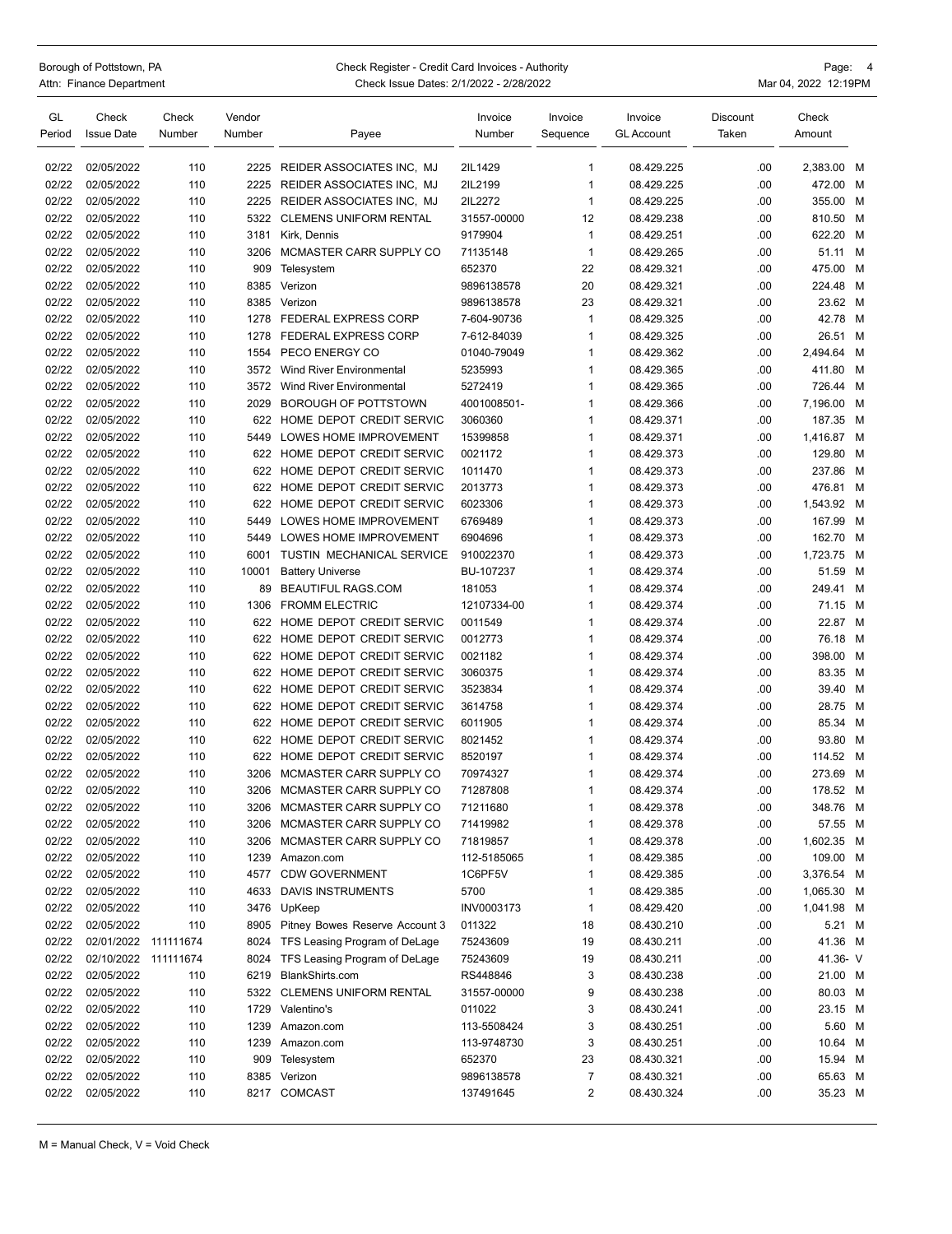| Borough of Pottstown, PA<br>Attn: Finance Department |                                |                 | Check Register - Credit Card Invoices - Authority<br>Check Issue Dates: 2/1/2022 - 2/28/2022 |                               |                   |                     |                              | Page: 5<br>Mar 04, 2022 12:19PM |                 |       |
|------------------------------------------------------|--------------------------------|-----------------|----------------------------------------------------------------------------------------------|-------------------------------|-------------------|---------------------|------------------------------|---------------------------------|-----------------|-------|
| GL<br>Period                                         | Check<br><b>Issue Date</b>     | Check<br>Number | Vendor<br>Number                                                                             | Payee                         | Invoice<br>Number | Invoice<br>Sequence | Invoice<br><b>GL Account</b> | Discount<br>Taken               | Check<br>Amount |       |
| 02/22                                                | 02/05/2022                     | 110             | 8217                                                                                         | Comcast                       | 8499102160        | 3                   | 08.430.324                   | .00                             | 11.82 M         |       |
| 02/22                                                | 02/05/2022                     | 110             | 8217                                                                                         | Comcast                       | 8499102160        | 3                   | 08.430.324                   | .00                             | 10.94 M         |       |
| 02/22                                                | 02/05/2022                     | 110             | 1260                                                                                         | Ehrlich, J.C.                 | 4549725           | 3                   | 08.430.371                   | .00                             | 31.92 M         |       |
| 02/22                                                | 02/05/2022                     | 110             | 1239                                                                                         | Amazon.com                    | 113-3541331       | 3                   | 08.430.373                   | .00                             | 30.56 M         |       |
| 02/22                                                | 02/05/2022                     | 110             | 1306                                                                                         | <b>FROMM ELECTRIC</b>         | 12106890-00       | 3                   | 08.430.373                   | .00                             | 4.91 M          |       |
| 02/22                                                | 02/05/2022                     | 110             | 1306                                                                                         | <b>FROMM ELECTRIC</b>         | 12107077-00       | 3                   | 08.430.373                   | .00                             | 9.20 M          |       |
| 02/22                                                | 02/05/2022                     | 110             | 1306                                                                                         | <b>FROMM ELECTRIC</b>         | 12107077-01       | 3                   | 08.430.373                   | .00                             | 14.24 M         |       |
| 02/22                                                | 02/05/2022                     | 110             | 1306                                                                                         | <b>FROMM ELECTRIC</b>         | 12107077-02       | 3                   | 08.430.373                   | .00                             |                 | .62 M |
| 02/22                                                | 02/05/2022                     | 110             | 622                                                                                          | HOME DEPOT CREDIT SERVIC      | 3621852           | 4                   | 08.430.373                   | .00                             | 41.67           | M     |
| 02/22                                                | 02/05/2022                     | 110             | 1077                                                                                         | SANATOGA CORP                 | 123021            | 3                   | 08.430.373                   | .00                             | 2.52 M          |       |
|                                                      | Total SEWER OPERATING FUND 08: |                 |                                                                                              |                               |                   |                     |                              | .00                             | 45,367.61       |       |
|                                                      | <b>SEWER LINES FUND 18</b>     |                 |                                                                                              |                               |                   |                     |                              |                                 |                 |       |
| 02/22                                                | 02/05/2022                     | 110             | 4295                                                                                         | Sprint                        | 476810427-2       | $\mathbf{1}$        | 18.436.231                   | .00                             | 16.50 M         |       |
| 02/22                                                | 02/05/2022                     | 110             | 6219                                                                                         | BlankShirts.com               | RS448846          | 5                   | 18.436.238                   | .00                             | 54.41           | M     |
| 02/22                                                | 02/05/2022                     | 110             | 5322                                                                                         | <b>CLEMENS UNIFORM RENTAL</b> | 31557-00000       | 11                  | 18.436.238                   | .00                             | 128.25 M        |       |
| 02/22                                                | 02/05/2022                     | 110             | 909                                                                                          | Telesystem                    | 652370            | 30                  | 18.436.321                   | .00                             | 5.69 M          |       |
| 02/22                                                | 02/05/2022                     | 110             | 8385                                                                                         | Verizon                       | 9896138578        | 9                   | 18.436.321                   | .00                             | 32.24 M         |       |
| 02/22                                                | 02/05/2022                     | 110             | 592                                                                                          | CLOVERLEAF TOOL CO            | 52229             | 1                   | 18.436.375                   | .00                             | 544.98          | M     |
| 02/22                                                | 02/05/2022                     | 110             | 5448                                                                                         | <b>GEMPLERS</b>               | CS00044769        | 1                   | 18.436.375                   | .00                             | 112.34          | м     |
| 02/22                                                | 02/05/2022                     | 110             | 5448                                                                                         | <b>GEMPLERS</b>               | SO4509537         | 1                   | 18.436.375                   | .00                             | 87.89           | M     |
| 02/22                                                | 02/05/2022                     | 110             | 622                                                                                          | HOME DEPOT CREDIT SERVIC      | 6512394           | 1                   | 18.436.375                   | .00                             | 20.61           | м     |
| 02/22                                                | 02/05/2022                     | 110             | 3118                                                                                         | <b>STAPLES CREDIT PLAN</b>    | 012022            | $\mathbf{1}$        | 18.436.375                   | .00                             | 21.99           | м     |
| 02/22                                                | 02/05/2022                     | 110             | 3118                                                                                         | STAPLES CREDIT PLAN           | 012122            | 1                   | 18.436.375                   | .00                             | 443.96          | M     |
| 02/22                                                | 02/05/2022                     | 110             | 1737                                                                                         | <b>TRACTOR SUPPLY COMPANY</b> | 747268            | 1                   | 18.436.375                   | .00                             | 5.49            | M     |
| 02/22                                                | 02/05/2022                     | 110             | 1409                                                                                         | Y-Pers Inc                    | 0176551-IN        | $\overline{2}$      | 18.436.375                   | .00                             | 910.36 M        |       |
|                                                      | Total SEWER LINES FUND 18:     |                 |                                                                                              |                               |                   |                     |                              | .00                             | 2,384.71        |       |
|                                                      | <b>Grand Totals:</b>           |                 |                                                                                              |                               |                   |                     |                              | .00                             | 75,498.28       |       |